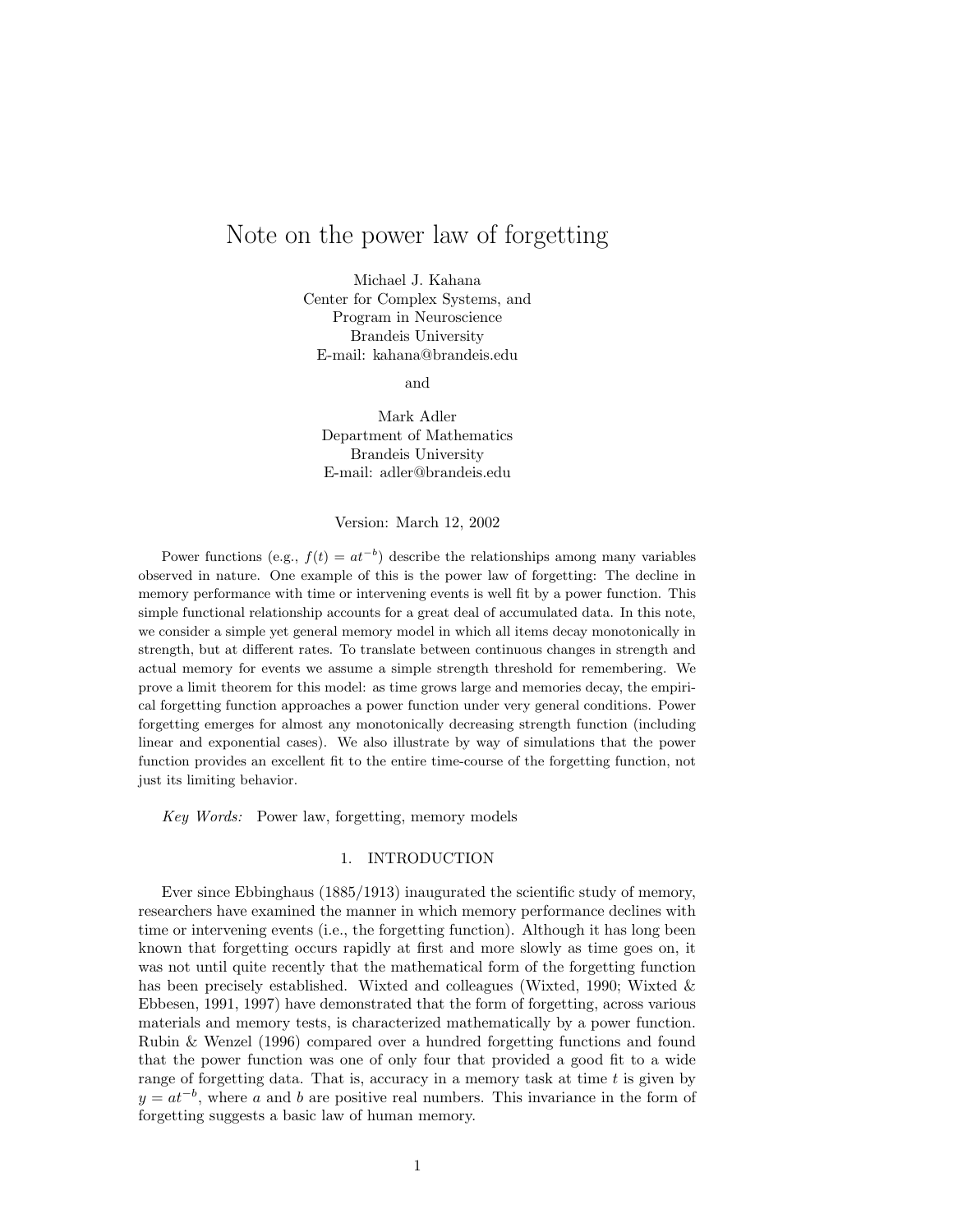If the nature of the functions that characterize learning and forgetting can teach us about their underlying processes, we ought to take any evidence either for or against a particular function very seriously. For instance, if a model assumes that memory trace strength decreases in an exponential fashion, a seemingly obvious implication is that such a model should be rejected. How could exponentially decreasing trace strength be reconciled with power-law forgetting?

Exponential strength decay is a natural assumption for memory models. If you consider a model like TODAM (Murdock, 1982, 1997), forgetting arises due to a forgetting parameter,  $\alpha$ , and also because the variance of the memory increases with list length (but see Murdock  $\&$  Kahana, 1993,b). In TODAM, the storage equation for item information (Murdock & Lamon, 1988) is given by:

$$
\mathbf{m}(t) = \alpha \mathbf{m}(t-1) + p\mathbf{f}(t)
$$

Because the memory is premultiplied by  $\alpha$  as each new item is learned, recognition performance (as measured by  $d'$ ) should decrease as a function of  $\alpha$  to the power of lag (or time).

Exponential decay of trace strength or cue-target strength is common in other models as well. Mensink & Raaijmakers (1988) have a forgetting process based on contextual drift that is nearly exponential. The same is true of other models of contextual drift (Murdock, 1997; Howard & Kahana, 2002). Bower's (1967) multicomponent model also assumes exponential strength-decay of the individual components.

Although exponential decay in trace strength is a common assumption of memory models, the data strongly suggest that forgetting obeys a power law. Such power laws are not unique to forgetting. Learning is also well described by a power law. The reduction in reaction times that comes with practice is a power function of the number of training trials (see Anderson, 1995, for a review). Indeed, power laws describe a great many natural phenomena ranging from sensory scaling to the distribution of city sizes. What can we learn from the power-law of forgetting? Does a power-law of forgetting imply that models based on exponential strength decay mechanisms must be rejected?

# 1.1. Interpretive Problems

Using a computational analysis, Anderson and Tweney 1997 showed that arithmetic averaging of exponential functions can give rise to power functions. They also reported that they were unable to find a general analytic solution to the problem of aggregated exponentials. Indeed, this problem may not have a solution without adding some simplifying assumptions. Anderson & Tweney (1997) concluded that the power law of forgetting may be an artifact of arithmetic averaging (see also Anderson & Tweney, 1998)

Responding to the Anderson & Tweney (1997) critique of power functions, Wixted & Ebbesen (1997) showed that even with geometric averaging of individual subjects' data, a power function still fits the data better than an exponential function. Of course, it is possible that the problem is not at the level of subjects, but rather at the level of items, or even subject-item interactions. Wixted & Ebbesen (1997) acknowledge the possibility that exponential forgetting with variability in forgetting rates across items could give rise to aggregate power functions of forgetting.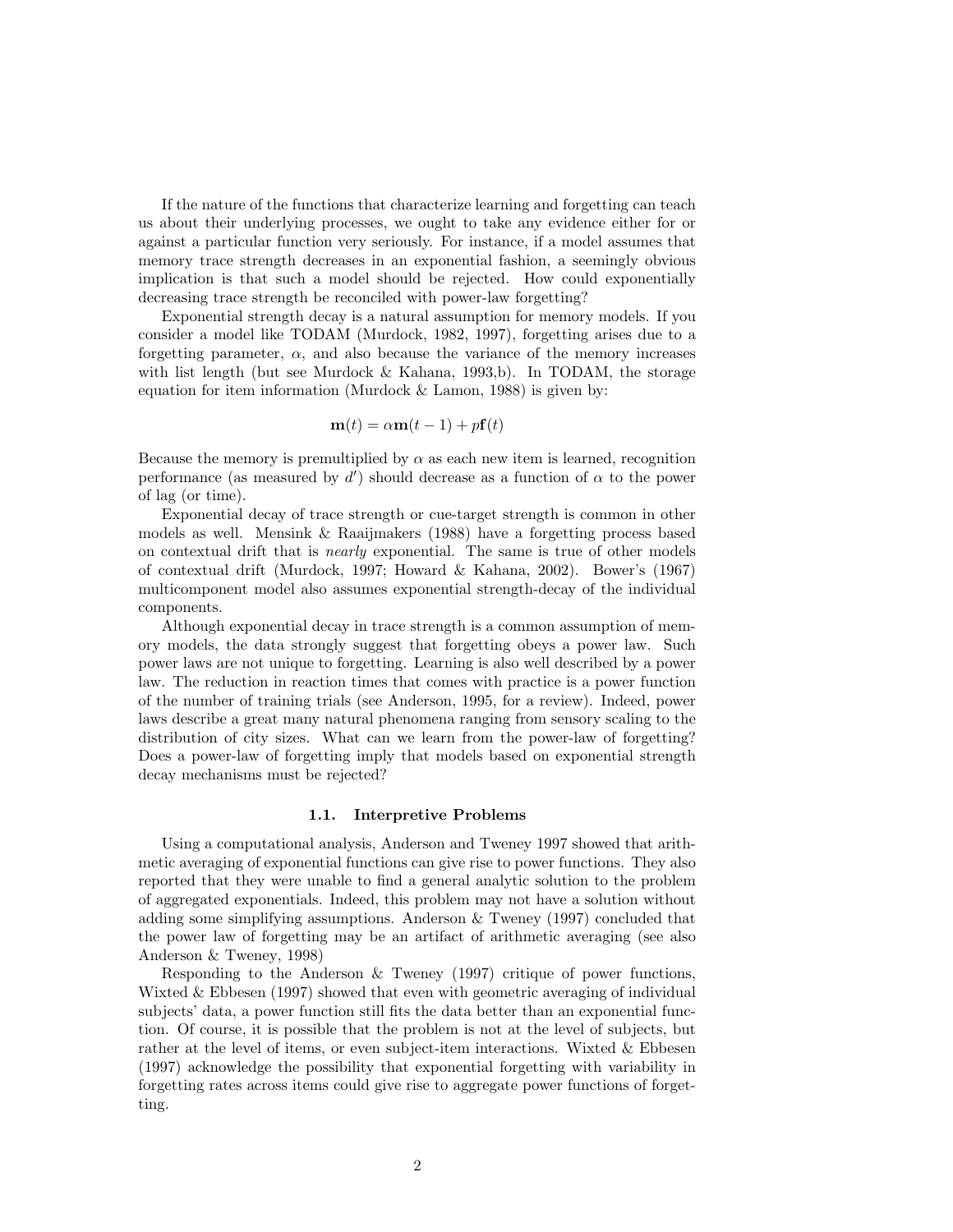Wickens (1998) pursued this point, showing that very different theories of forgetting can give rise to very similar-looking retention functions. In particular, starting with the assumption that individual items are forgotten exponentially, Wickens (1998) showed that models based on (1) heterogeneity of forgetting rates, (2) consolidation of traces over time, and (3) competition among traces for survival, under certain distributional assumptions, can give rise to a Pareto II distribution of item survival. For large t, this description of forgetting simplifies to the power law that has been shown to well describe the empirical data.

Although power-functions provide a good fit to forgetting data for ranges of the forgetting function, there is no sense in which a complete forgetting function, with performance measured from  $t = 0$  to  $t = \infty$ , could be well fit by a power function. This is because a power function implies that the measure of performance tends to infinity as  $t$  tends to zero. With percent correct as the dependent measure, performance at  $t = 0$  will tend to 1.0, thus "rejecting" a power function.

In the work presented here, we concentrate on the asympototic properties of forgetting — the behavior of the forgetting function as  $t \to \infty$ . In particular we obtain analytic results that show that as  $\rightarrow \infty$ , performance is a power function of t for a simple but general class of forgetting models. Simulations support these analytic results, and show that the emergence of power forgetting appears quickly for many different parameter values of the underlying models.

#### 1.2. Power forgetting in a strength-decay to threshold memory model

Memory researchers are interested in knowing the form of changes in memory strength over time — not changes in memory performance over time. But, we can't measure memory strength directly; rather, we measure performance. In most memory tasks, performance is based on a summary statistic over discrete events (success or failure in recognizing or recalling an item at a given delay between study and test).

Consider the following very simple, yet general, memory model. Items stored in memory have a strength value, S. In the absence of reinforcement but the presence of intervening activity, the strength of each item decays monotonically according to some strength decay function.

Assuming that the strength decays exponentially:  $S_i(t) = \alpha S_i(t-1)$  and  $0 <$  $\alpha$  < 1, therefore,

$$
S_i(t) = S_i(t_0)\alpha^t
$$
\n<sup>(1)</sup>

This type of difference equation is characteristic of a number of memory models (e.g., Murdock, 1982, 1997; Mensink & Raaijmakers, 1988). But the form of the forgetting function turns out not to be crucial. The important consideration is that when an item's strength falls below a fixed threshold, k, the item is forgotten. So long as the strength is greater than  $k$ , the item is remembered. We also must assume that strength decays at different rates for different items (cf. Anderson & Tweney, 1997; Wickens, 1998). The basic features of the model are illustrated for an exponential strength decay function in Figure 1.

Here we show that under these conditions, the average forgetting function approaches a power function as t grows large. Before proving a limit theorem under fairly general conditions, we present proofs for two special cases: linear trace decay and exponential trace decay. Simulation results for the case of exponential strength decay show that power forgetting emerges quite rapidly and is not just a property of the tail of the forgetting function (i.e., when accuracy approaches zero at very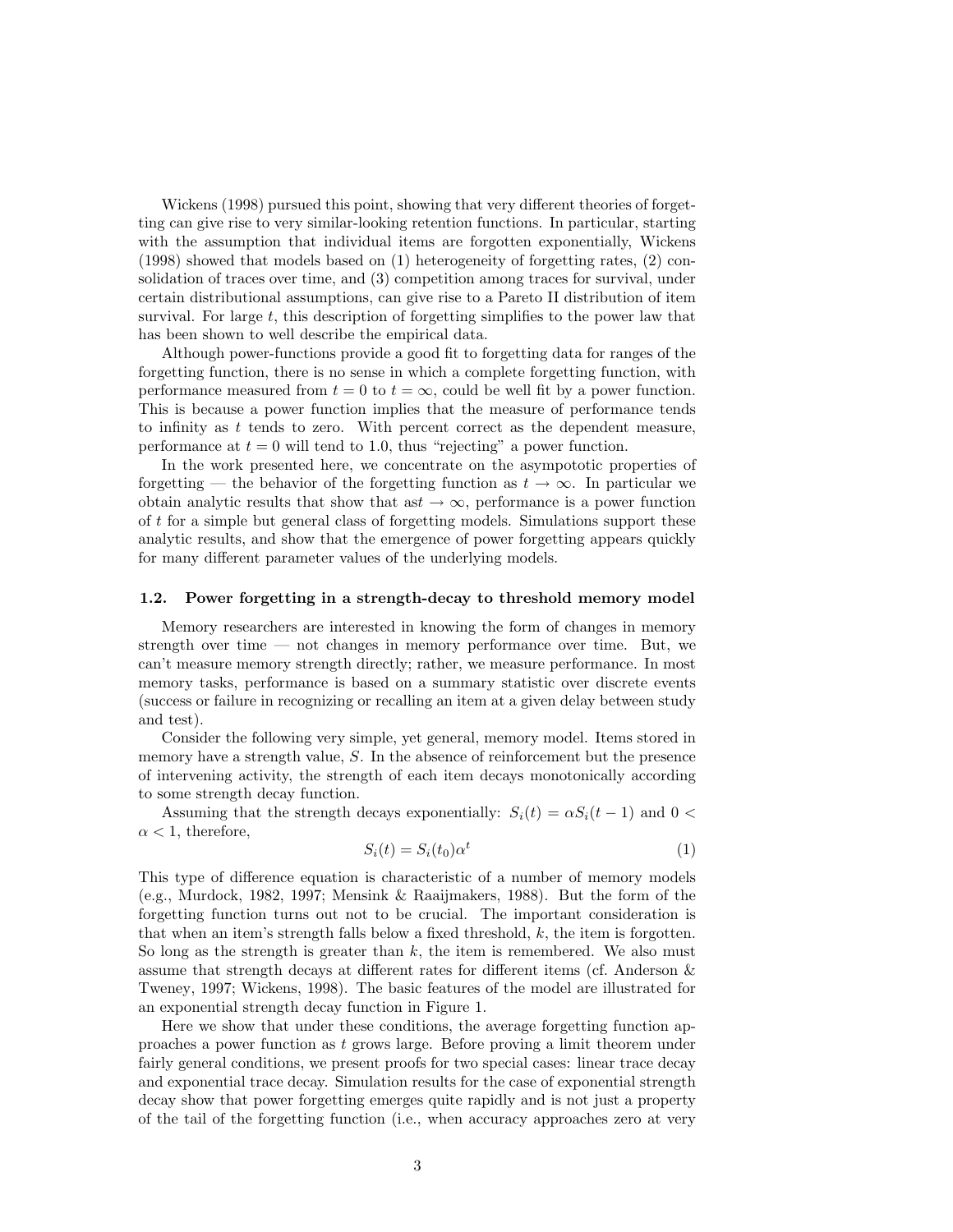

FIG. 1 A simple model of recall. Three curves illustrate the reduction in memory strength for three different items (A, B, and C). Items are assumed to decay at different rates and with different initial strengths. The gray bar indicates the strength threshold for correct recall or recognition. Items are forgotten when their strength falls below the threshold. Three arrows indicate the points in time when items A, B, and C are forgotten. Before  $t_1$  all three items are remembered, two items are remembered until  $t_2$ , one item is remembered until  $t_3$ , and after  $t_3$  none of the three items are remembered.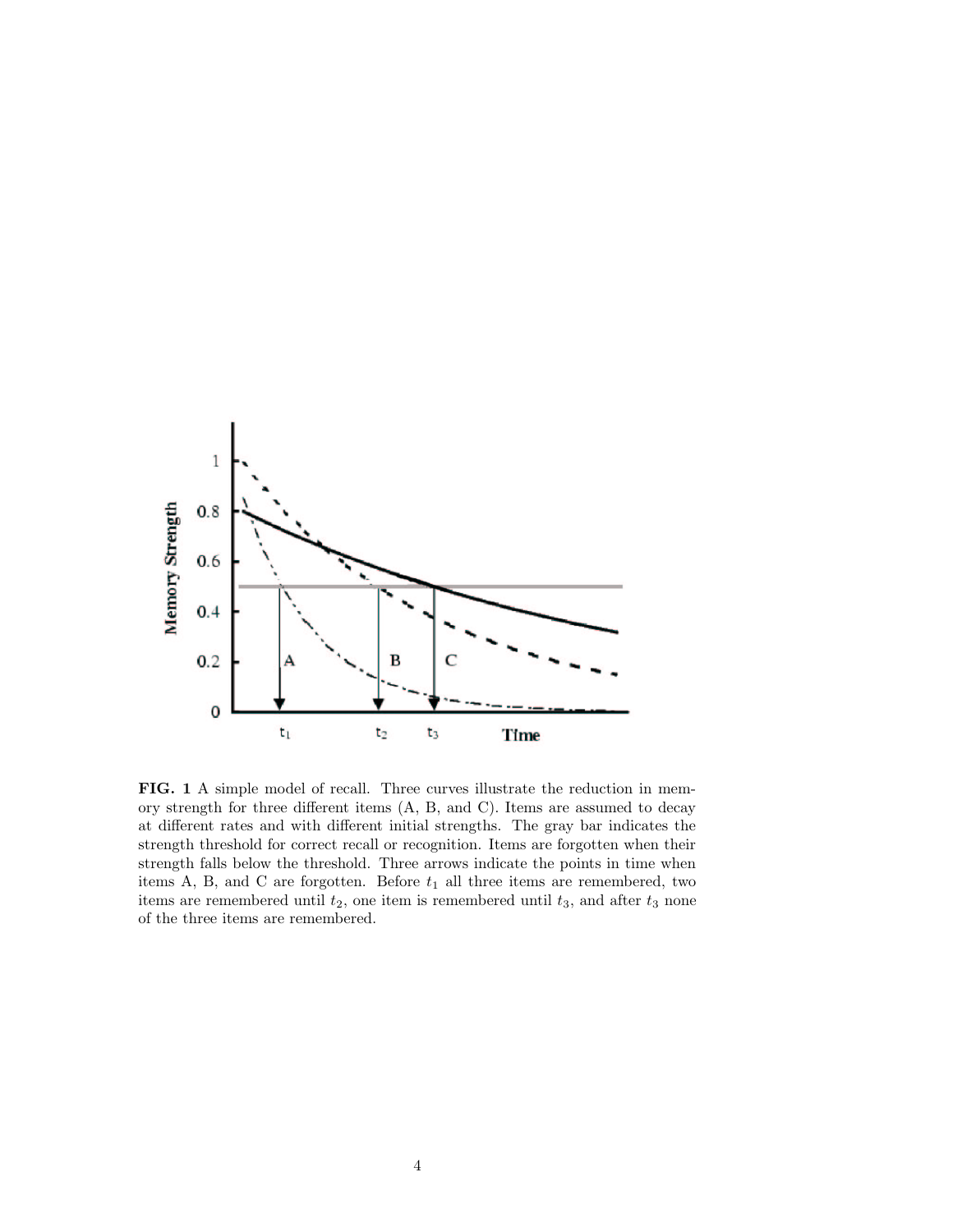large t). In the special cases we assume, for convenience, that strength decay rates are normally distributed subject to the constraint that all items do exhibit at least some decay (we use truncated Gaussians). In the general derivation, we show that this assumption is not at all crucial to the proof of the limit theorem.

#### 1.3. Special Case 1: Linear Strength Decay

Consider a linear strength-decay function with independent variable coefficients:  $S_i(t) = a_i - b_i t$  with  $a_i \sim N(\mu_a, \sigma_a)$ ,  $b_i \sim N(\mu_b, \sigma_b)$ , and  $\mu_a > 0$ ,  $\mu_b > 0$ . Next, define a counter of retrievable memories,  $r_i(t)$ , such that:

$$
r_i(t) = \begin{cases} 1, S_i(t) > k \\ 0, S_i(t) \le k \end{cases}
$$

This is a key feature of the model. Items are retrieved if strength is greater than  $k$ ; otherwise, they are forgotten.

Observe that:  $\frac{\sum_{i=1}^{N} r_i(t)}{N} \to E(r_i(t))$ , as  $N \to \infty$  by the Law of Large Numbers, because the  $r_i(t)$  are identically distributed, independent random variables. The expectation of  $r_i(t)$ ,  $E(r_i(t))$  is our forgetting function, averaged across many discrete items. Computing this expectation will give us the form of the forgetting function under the conditions outlined above. To compute  $E(r_i(t))$  we proceed as follows:

$$
E(r_i(t)) = 1 \cdot P(r_i(t) = 1) + 0 \cdot P(r_i(t) = 0)
$$
  
=  $P(r_i(t) = 1)$   
=  $P\left(\frac{a_1 - k}{b_1} > t\right)$   
=  $\int_{y \ge 0}^{\infty} \int_{x = ty}^{\infty} \frac{\exp\left(\frac{-(x - (\mu_a - k))^2}{2\sigma_a^2}\right)}{\sigma_a} \cdot \frac{\exp\left(\frac{-(y - \mu_b))^2}{2\sigma_b^2}\right)}{\sigma_b} dxdy,$ 

where we let  $x = a_1 - k$  and  $y = b_1$ , and have constructed Gaussians about these points. Note that we are using a truncated Gaussian about  $b_i$ , if  $b_i \geq 0$ , as seen by the lower limit of the outer integral  $(y \ge 0)$ , and  $c = F(\frac{-\mu_b}{\sigma_b})F(-\frac{\mu_a}{\sigma_a})$ , with F defined below.

Now we set  $\gamma = \frac{x-(\mu_a-k)}{\sigma_a}$  $\frac{\mu_a - k}{\sigma_a}$  and  $\eta = \frac{y - \mu_b}{\sigma_b}$  to simplify our computations. To make a change of variables, however, we must modify the limits of integration. We see that  $ty = \gamma = \frac{k-\mu_a}{\sigma_a} + \frac{ty}{\sigma_a}$  where  $y = \eta \sigma_b + \mu_b$ . In which case we can write:

$$
E(r_1(t)) = \int_{-\frac{\mu_b}{\sigma_b}}^{\infty} \int_{\gamma = \left(\eta \frac{\sigma_b}{\sigma_a} + \frac{\mu_b}{\sigma_a}\right)t + \frac{k - \mu}{\sigma_a}}^{\infty} \frac{\exp\left(\frac{-(\gamma^2 + \eta^2)}{2}\right)}{c} d\gamma d\eta
$$
  

$$
= \int_{-\frac{\mu_b}{\sigma_b}}^{\infty} \frac{1}{c} F\left((\eta \frac{\sigma_b}{\sigma_a} + \frac{\mu_b}{\sigma_a})t + \frac{k - \mu_a}{\sigma_a}\right) \exp\left(\frac{-\eta^2}{2}\right) d\eta
$$
  
where, 
$$
F(z) \equiv \int_{z}^{\infty} \exp\left(\frac{-\alpha^2}{2}\right) d\alpha = \sqrt{2\pi} \left(1 - \text{c.d.f. gaussian}(z)\right)
$$

Thus,  $F(-\infty) = 1$ , and  $F(z) \leq \exp\left(\frac{-z^2}{2}\right)$  $\left(\frac{z^2}{2}\right)$  for large  $z > 0$ , which is easily integrable. Now setting  $\eta' = (\eta \frac{\sigma_b}{\sigma_a} + \frac{\mu_b}{\sigma_a})t + \frac{k-\mu_a}{\sigma_a}$  we find that: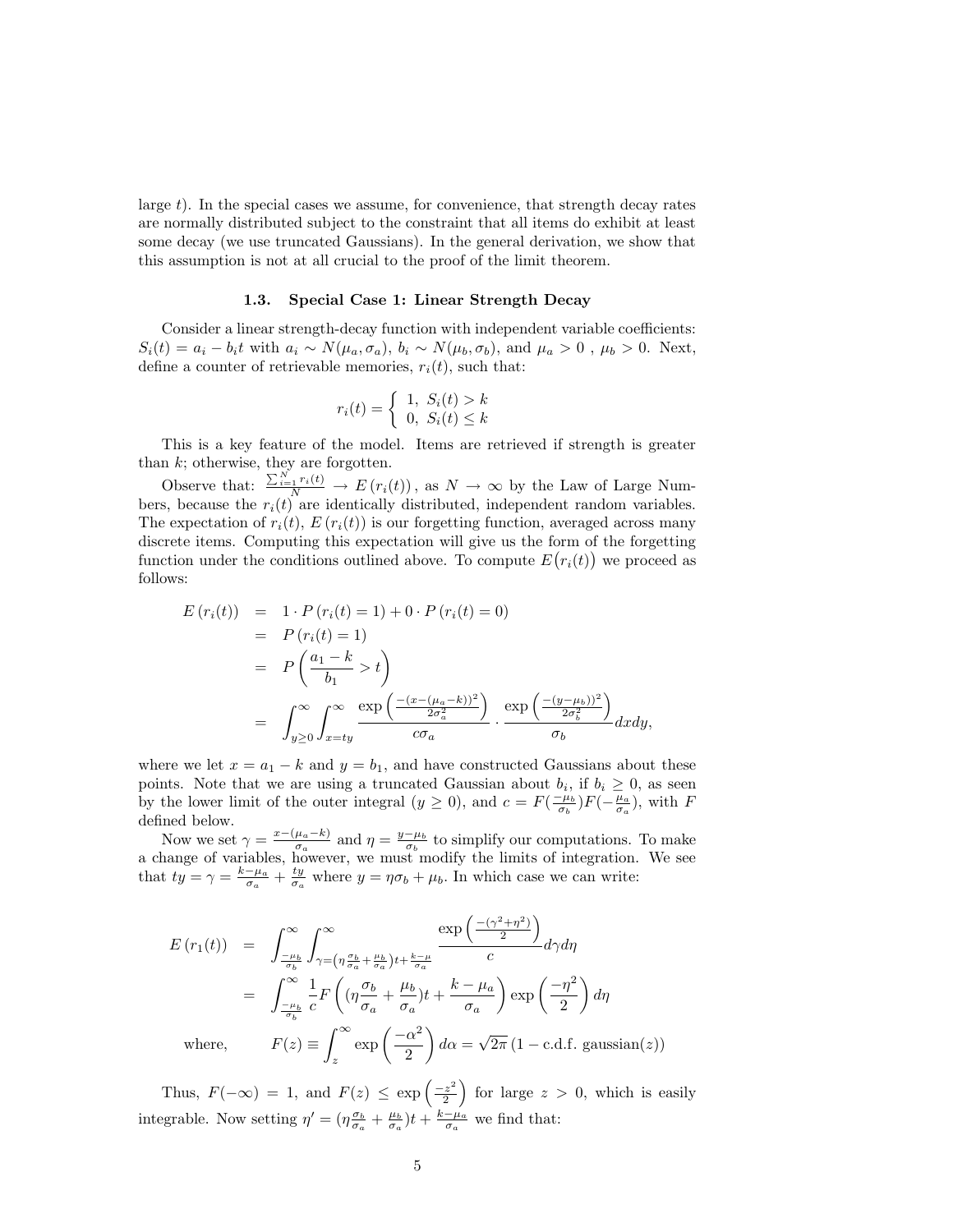$$
E(r_1(t)) = \frac{1}{t(\frac{\sigma_b}{\sigma_a})} \int_{\frac{k-\mu_a}{\sigma_a}}^{\infty} \frac{1}{c} F(\eta') \exp\left(\frac{-(\frac{\eta'}{t\frac{\sigma_b}{\sigma_a}} + \frac{\mu_a - k}{t\sigma_b} - \frac{\mu_b}{\sigma_b})^2}{2}\right) d\eta'
$$
  

$$
= \frac{\exp\left(-\frac{\mu_b^2}{2\sigma_b^2}\right)}{t(\frac{\sigma_b}{\sigma_a})} \int_{\frac{k-\mu_a}{\sigma_a}}^{\infty} \frac{1}{c} F(\eta') d\eta' \to \frac{c'}{t}, \text{ as } t \to \infty,
$$
  
where, 
$$
c' = \frac{\exp\left(-\frac{\mu_b^2}{2\sigma_b^2}\right)}{c\frac{\sigma_b}{\sigma_a}} \int_{\frac{k-\mu_a}{\sigma_a}}^{\infty} F(\eta') d\eta'.
$$

# 1.4. Special Case 2: Exponential Trace Decay

Following the same construction as in the linear case, we define a counter of retrievable memories:

$$
r_i(t) = \begin{cases} 1, & a_i e^{-b_i t} > k \\ 0, & \text{otherwise} \end{cases}
$$

Further, let  $x = a_i$  and  $y = b_i$ . Then the probability of retrieving a memory is given by:

$$
E(r_i(t)) = P(r_i(t) = 1) = P(a_i > ke^{b_i t}) = \int_0^\infty \int_{x = ke^{yt}}^\infty \frac{e^{-\frac{(x - \mu_a)^2}{2\sigma_a^2}} e^{-\frac{(y - \mu_b)^2}{2\sigma_b^2}}}{c\sigma_a \sigma_b} dx dy
$$

where,  $c = F(-\frac{\mu_a}{\sigma_a})F(-\frac{\mu_b}{\sigma_b})$ . Setting  $\gamma = \frac{x-\mu_a}{\sigma_a}$  and  $\eta = \frac{y-\mu_b}{\sigma_b}$  then gives

$$
\int_{-\frac{\mu_b}{\sigma_b}}^{\infty}\int_{\gamma=(c_1e^{tc_3}+c_2)}^{\infty}\frac{e^{-\frac{(\gamma^2+\mu^2)}{2}}}{c}d\gamma d\eta
$$

where  $\gamma = \frac{ke^{yt}-\mu_a}{\sigma_a}$  and  $y = \eta \sigma_b + \mu_b$ , and where  $c_1 = \frac{k}{\sigma_a}$ ,  $c_2 = -\frac{\mu_a}{\sigma_a}$ , and  $c_3 =$  $\eta \sigma_b + \mu_b$ . We then obtain

$$
\int_{-\frac{\mu_b}{\sigma_b}}^{\infty} \frac{1}{c} F(c_1 e^{tc_3} + c_2) e^{\frac{-\eta^2}{2}} d\eta,
$$

where  $F(\cdot)$  is as defined previously. Setting  $tc_3 = t(\eta \sigma_b + \mu_b) = \eta'$  gives

$$
\frac{1}{t\sigma_b}\int_0^\infty \frac{1}{c}F(c_1e^{\eta'}+c_2)e^{\frac{-(\frac{\eta'}{t\sigma_b}-\frac{\mu_b}{\sigma_b})^2}{2}}d\eta'.
$$

Thus, as  $t \to \infty$ ,

$$
E(r_i(t)) = \frac{e^{-\frac{\mu_b^2}{2\sigma_b^2}}}{t\sigma_b} \int_0^\infty \frac{1}{c} F(c_1 e^{\eta'} + c_2) d\eta' \to \frac{c'}{t}
$$
  
where,  $c' = \frac{e^{-\frac{\mu_b^2}{2\sigma_b^2}}}{c\sigma_b} \int_0^\infty F(c_1 e^{\eta'} + c_2) d\eta'.$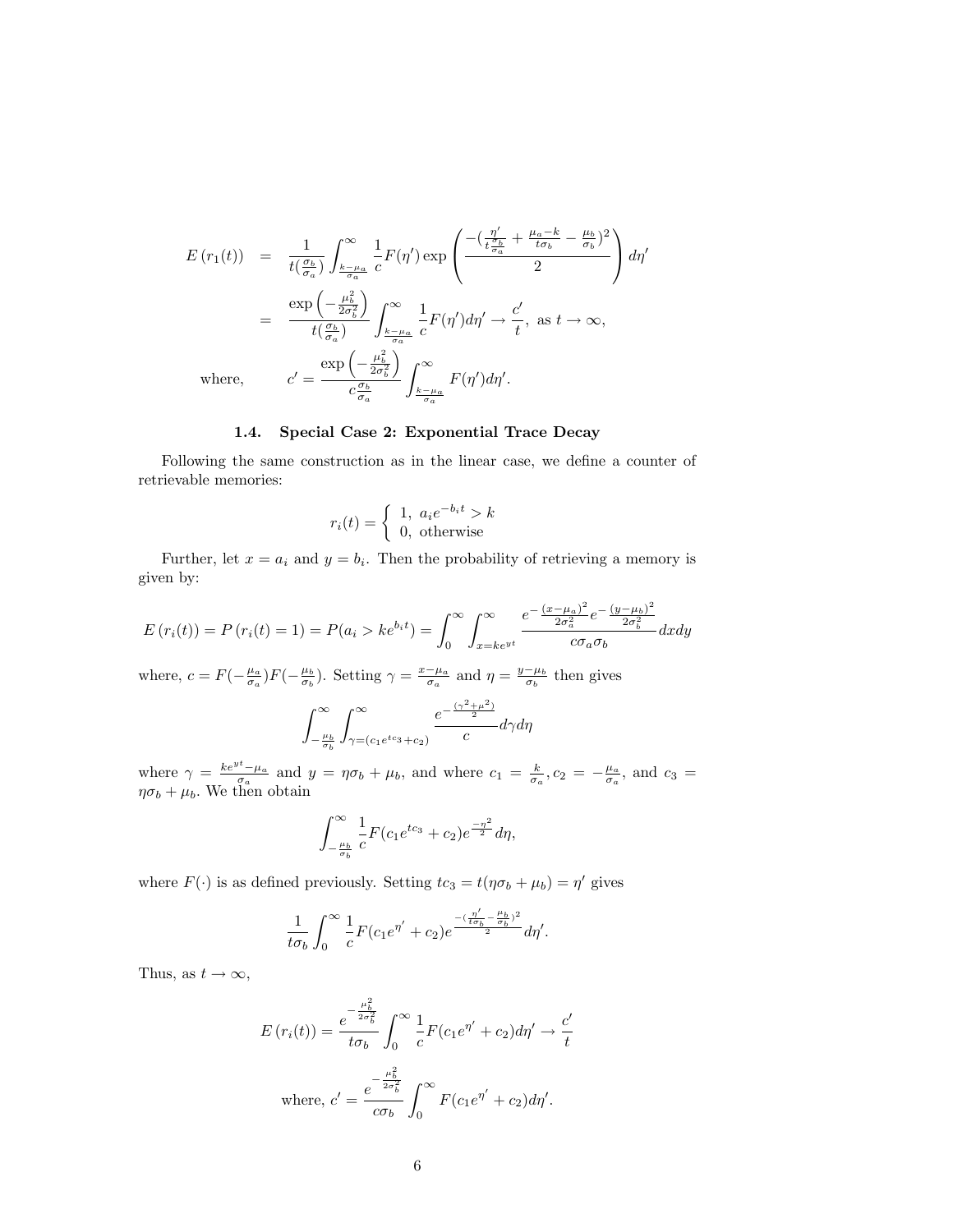#### 1.5. Discussion of the special cases:

In the two special cases presented above, we saw that as  $t \to \infty$  a threshold model in which item strength decays either linearly or exponentially (with time) yields a hyperbolic relationship between recall probability and time. Although this is a special case of the power law of forgetting, the exponents for the limiting case of  $t \to \infty$  are exactly 1, whereas in actual experiments, the exponent that fits the full range of participants' performance is often significantly less than one.

To see that the model does actually produce exponents that are less than one consider the following analysis. Recall that the forgetting function, given by  $E(r_i(t))$ , can be rewritten as follows:

$$
E(r_i(t)) = \frac{c_1}{t} \int_{c_2}^{\infty} \mathcal{F}(\eta') \exp\left(-c_3 \frac{\eta'^2}{t} + c_4 \frac{\eta'}{t}\right) d\eta'
$$

In the equation above,  $c_1$ ,  $c_2$ ,  $c_3$  and  $c_4$  are all constants. If we use the analytic series,  $e^x = \sum_{n=0}^{\infty} x^n/n!$ , for  $x \in \mathcal{C}$ , then we can rewrite the above expression as:

$$
E(r_i(t)) = \frac{c_1}{t} \int_{c_2}^{\infty} \mathcal{F}(\eta') \left(1 + \sum_{i=1}^{\infty} \frac{a_i(\eta')}{t^i}\right) d\eta'
$$

$$
= \frac{c_1}{t} \left[ \int_{c_2}^{\infty} \mathcal{F}(\eta') d\eta' + \sum_{i=1}^{\infty} \frac{A_i}{t^i} \right]
$$

Next, setting  $c' = c_1 A_0$ , and  $b_i = A_i/A_0$ , we have:

$$
E(r_i(t)) = \frac{c'}{t} \left( 1 + \frac{b_1}{t} + \frac{b_2}{t^2} + \cdots \right)
$$

If we define

$$
\theta(t) = \frac{\ln\left(1 + \frac{b_1}{t} + \frac{b_2}{t^2} + \cdots\right)}{\ln(t)}
$$

then we have

$$
E(r_i(t)) = \frac{c'}{t^{1-\theta(t)}}
$$

Because  $\theta(t) < 1$  and  $\theta(t) \to 0$  as  $t \to \infty$ , we can see how the exponent of the power function varies with  $t$  in a systematic manner. For smaller values of  $t$ , the exponent will be less than one, but it will approach 1 as t grows large.

The analysis presented above shows that the simple decay-to-threshold model gives rise to power forgetting even when the strength decay functions are linear or exponential. In the next section we consider the centrality of our assumptions in producing the "power-law" behavior at large  $t$ . In particular, we generalize our analytic results to a very a broad class of strength decay functions and to nonparametric variability in the decay parameters.

### 1.6. General Derivation

Consider a strength-decay function of a general form:  $S_i(t) = H(a_1^{(i)}, a_2^{(i)}, ..., a_n^{(i)}, t)$ , and assume the following conditions: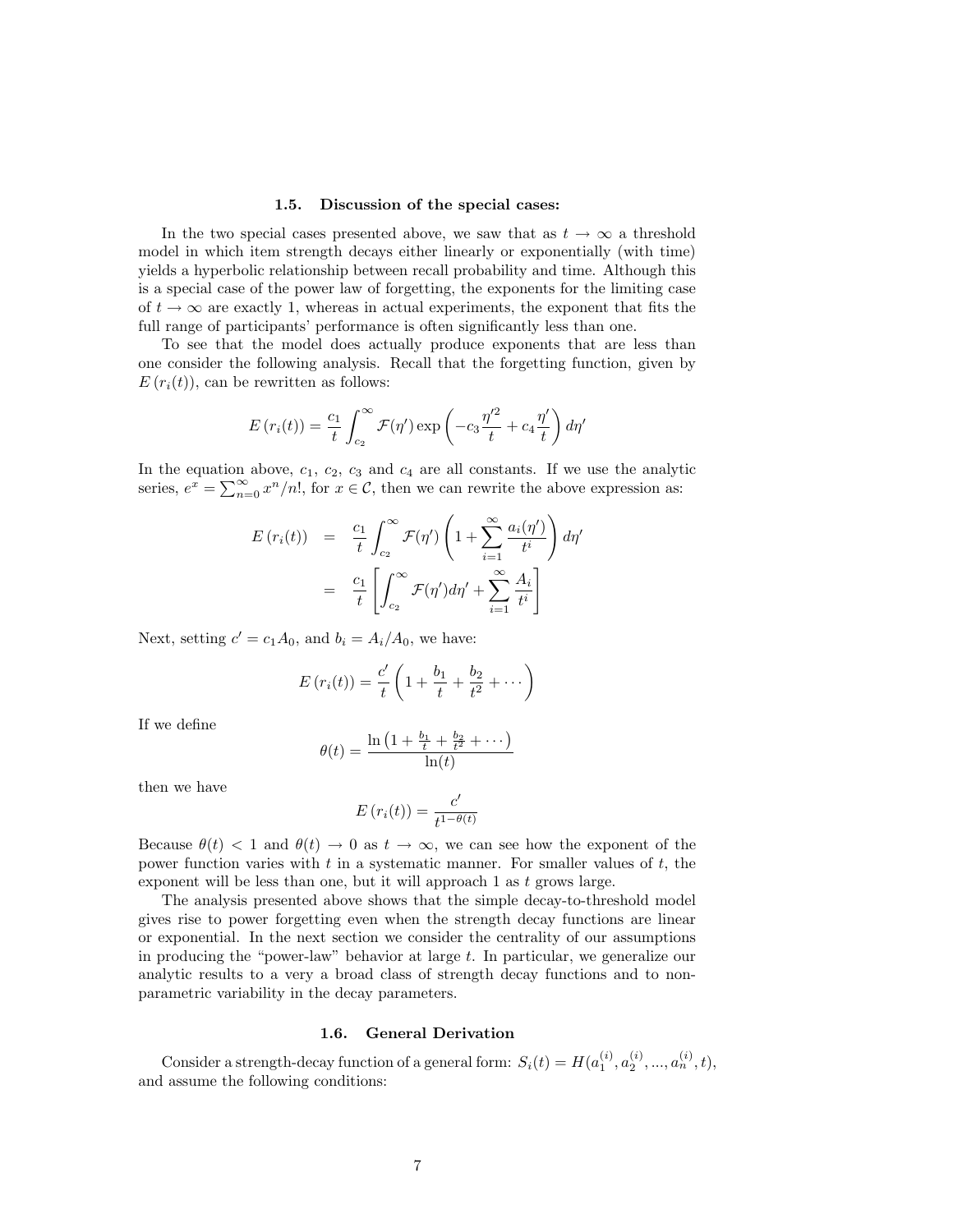1.  $H = H(a_1, a_2e_2(t), a_3e_3(t), ..., a_ne_n(t))$  with

$$
\mathcal{E}(t) := \prod_{i=2}^{n} e_i(t) = t^r \text{ with } e_i(t) \to \infty \text{ as } t \to \infty
$$

Remark 1: This form of the strength decay function is very general. Consider the case of the exponential decay common to many memory models,  $S_i(t)$  =  $ae^{-bt}$ . In this case,  $a_1 = a, a_2 = b$ , and  $e_2(t) = t$ . Similarly, the form of H also accommodates linear strength decay.

- 2. H is globally monotonic increasing in its first argument  $a_1^{(i)}$  for all values of the other arguments, monotonic decreasing in  $t$ , and smooth ( $l$  continuous derivatives) in all arguments.
- 3.  $a_j^{(i)}$  has distribution function  $f_j(a_j^{(i)})$  with  $f_j$  independent of *i*, just depending on j, such that  $f_j(x) = 0$  for  $x < 0$ ,
- 4. all random variables are independent.

Remark 2. Condition 2 implies that  $H \geq k \iff a_1^{(i)} \geq g(a_2^{(i)}e_2(t),...,a_n^{(i)}e_n(t),k),$ and  $H \geq k \iff \phi(a_1^{(i)}, a_2^{(i)}, ..., a_n^{(i)}, k) \geq t$  for some smooth function  $(l-1)$  continuous derivatives) in all arguments by the global monotonicity and implicit differentiation.

Set  $F_1(x) = \int_x^{\infty} f_1(y) dy \to 0$  as  $x \to \infty$ . Define a counter of retrievable memories,  $r_i(t)$ , such that:

$$
r_i(t) = \begin{cases} 1, S_i(t) > k \\ 0, S_i(t) \le k \end{cases}
$$

Again, this is a key feature of the model. Items are retrieved if strength is greater than k; otherwise, they are forgotten. As before, observe that  $(1/N)\sum_{i=1}^{N} r_i(t) \rightarrow$  $E(r_i(t))$ , as  $N \to \infty$ , by the Law of Large Numbers, because the  $r_i(t)$  are identically distributed, independent random variables.

The expectation of  $r_i(t)$  is our forgetting function, averaged across many discrete items. Computing this expectation will give us the form of the forgetting function under the general conditions outlined above. To compute  $E(r_i(t))$  we proceed as follows:

$$
E(r_i(t)) = 1 \cdot P(r_i(t) = 1) + 0 \cdot P(r_i(t) = 0)
$$
  
=  $P(r_i(t) = 1)$   
=  $P(S_i(t) \ge k)$   
=  $P(\phi(a_1, a_2, ..., a_n, k) \ge t)$  (\*)  
=  $1 - F_{\phi}(t)$ 

where we have set all  $a_l^i = a_l$ , and where  $F_{\phi}$  is a c.d.f. of the random variable  $\phi(a_1, a_2, ..., a_n)$ . Note that we have used in the above that

$$
S_i(t) \ge k \iff \phi(a_1, a_2, ..., a_n, k) \ge t
$$

for some function  $\phi$  by *Remark 2.* 

Analytic solutions for the special cases of linear and exponential forgetting functions (shown earlier) suggested that power forgetting emerges as a general property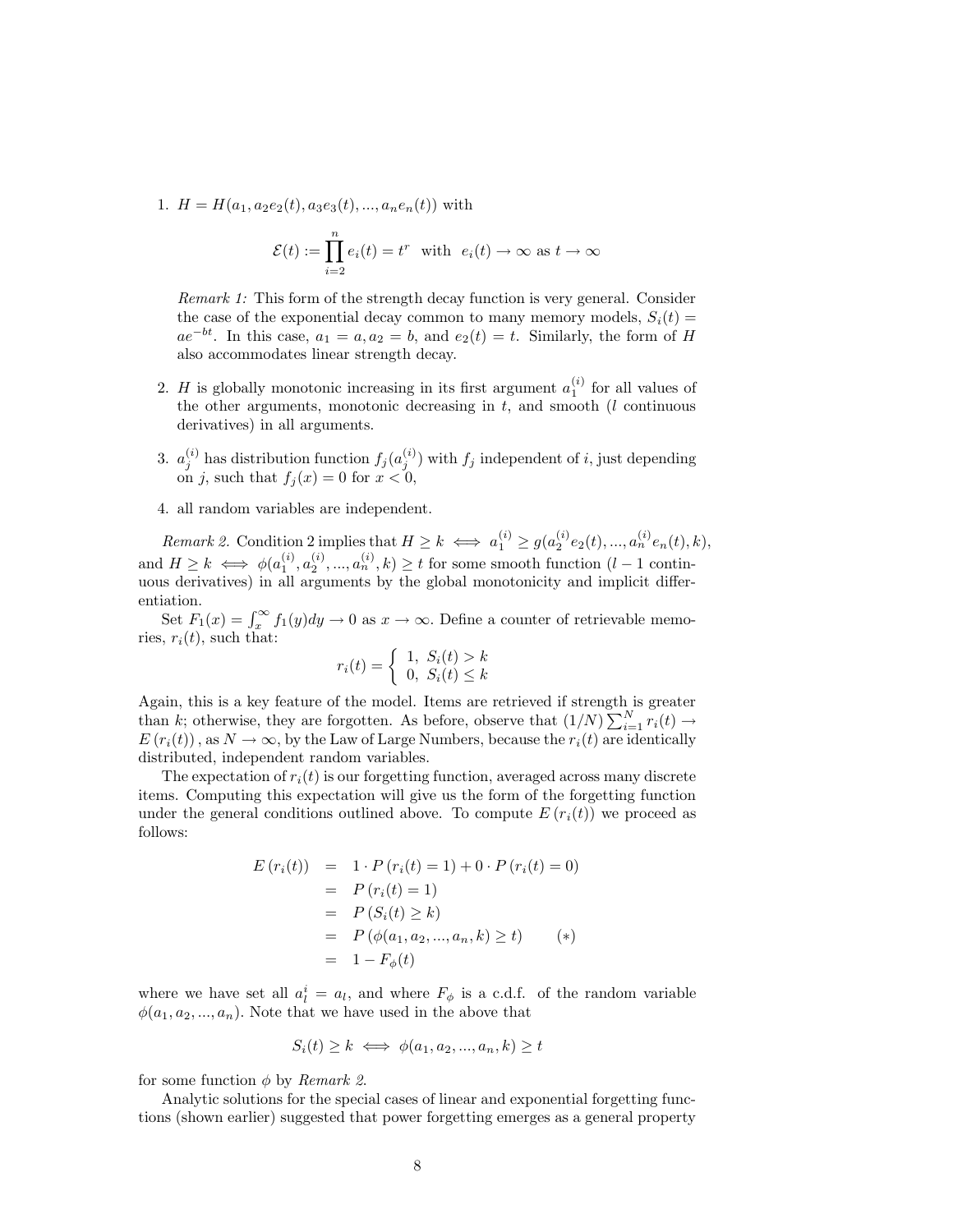of this model. Here we approach the general solution by asking the prospective question: When does

$$
F_{\phi}(t) \simeq 1 - \frac{c'}{t^r}, \ r > 0,
$$

for t large? In other words, what are the conditions that would result in power-law forgetting?

This requires that the density distribution function

$$
f_{\phi}(t) = F_{\phi}'(t) \sim \frac{c'r}{t^{r+1}}.
$$

This is really a condition on the function  $\phi(a_1, a_2, ..., a_n, k)$ .

Further analysis proceeds as follows: Using (\*) and Remark 2 we compute in general that:

$$
1 - F_{\phi}(t) = \int_0^{\infty} \int_0^{\infty} \dots \left( \int_{z_1 \ge g(z_2 e_2(t), \dots, z_n e_n(t), k)} f_1(z_1) dz_1 \right) \prod_2^n f_i(z_i) dz_i.
$$
  
= 
$$
\int_0^{\infty} \int_0^{\infty} \dots \int_0^{\infty} F_1(g(z_2 e_2(t), \dots, z_n e_n(t))) \prod_2^n f_i(z_i) dz_i.
$$

Setting  $z_le_l(t) = z'_l$  gives

$$
1 - F_{\phi}(t) = \frac{1}{\mathcal{E}(t)} \int_0^{\infty} \int_0^{\infty} \dots \int_0^{\infty} F_1(g(z'_2, ..., z'_l)) \prod_{l=2}^n f_l\left(\frac{z'_l}{e_l(t)}\right) dz'_2 \dots dz'_n := \frac{q(t)}{\mathcal{E}(t)},
$$

Using  $e_l(t) \to \infty$  as  $t \to \infty$  (so as  $t \to \infty$ ,  $f_l\left(\frac{z'_l}{e_l(t)}\right) \to f_l(0^+)$ ), and using Lesbesgue's dominated convergence theorem and Assumption 3 below, we see that as  $t \to \infty, 1 - F_{\phi}(t)$  approaches:

$$
\left(\frac{\prod_{2}^{n} f_i(0^+)}{\mathcal{E}(t)}\right) \int_0^{\infty} \dots \int_0^{\infty} F_1\big(g(z'_2, \dots, z'_l)\big) dz'_2 dz'_3 \dots dz'_n := \frac{q(\infty)}{\mathcal{E}(t)} := q(\infty)t^{-r}
$$

by our hypothesis, with,

$$
q(\infty) := \prod_{2}^{n} f_i(0^+) \int_0^{\infty} \dots \int_0^{\infty} F_1(g(z'_2, ..., z'_n)) dz'_2...dz'_n.
$$

In order to obtain the limit above, we assumed that

$$
\int_0^\infty \dots \int_0^\infty F_1(g(z'_2, ..., z'_n)) dz'_2...dz'_n < \infty
$$
 (2)

and the mild assumption that there exists an M such that  $|f_i(x)| \leq M$  for all i and x (so that we can use dominated convergence).

The rate of convergence of  $q(t) \rightarrow q(\infty)$  is controlled by the decay rate of  $F_1(g(z'))$  as  $z \to \infty$ . For very small t, it is likely that the strengths of the individual items are all  $> k$ . This would mean that nothing has been forgotten yet. As t grows, and strengths begin to drop below the threshold, k, power forgetting may appear quite quickly.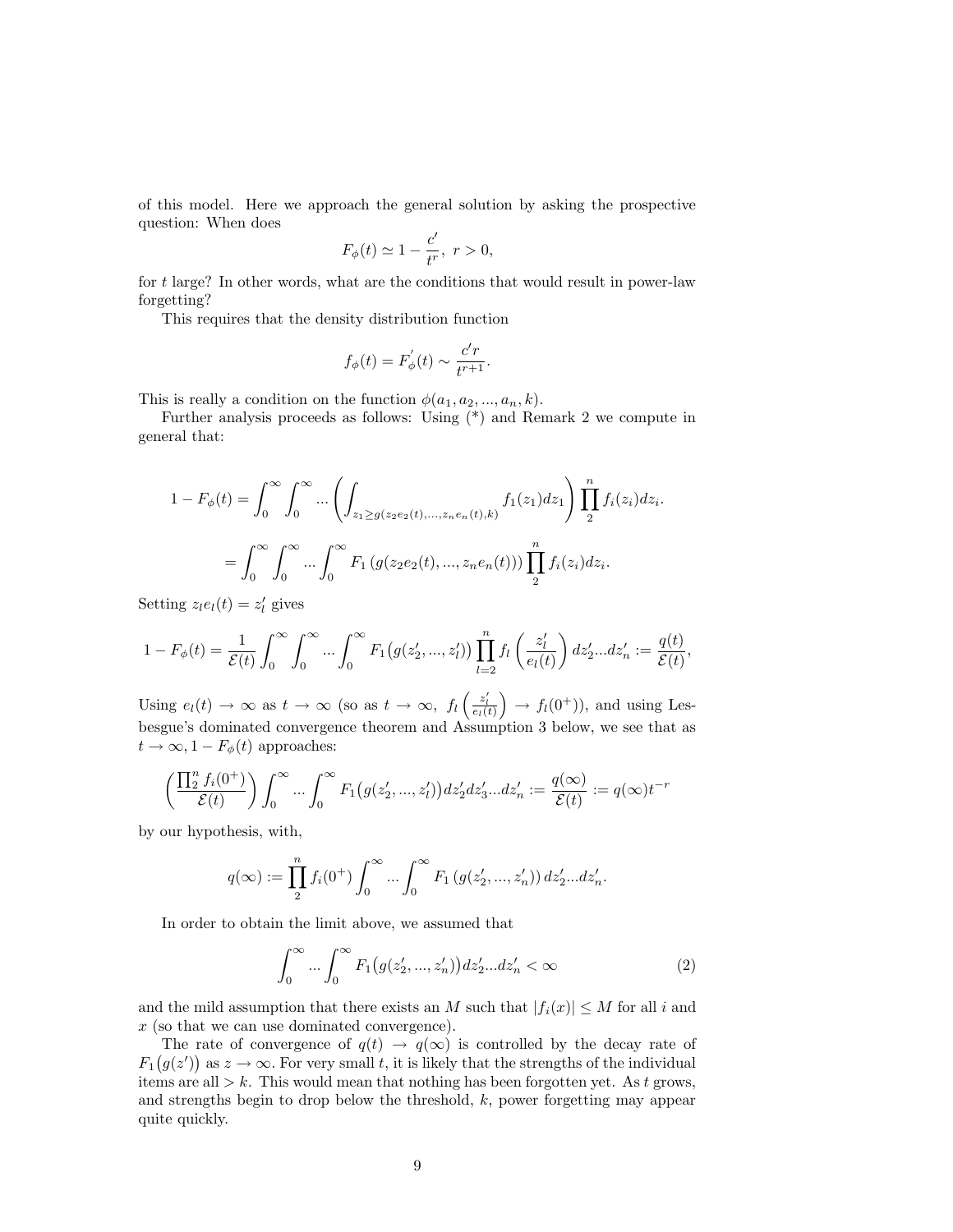

**FIG. 2** Simulation example  $\#1$ : Forgetting function for an exponential strength decay model. Left panel plots data in linear coordinates; Right panel plots data in log-log coordinates. The following parameter values were used:  $k = 0.001$ ,  $a \sim N(2.5, 1.0), b \sim N(.003, .004)$ . For this simulation, a and b are truncated normals, with 500 items being forgotten at different rates. Exponential and power functions were fit to data in the range of  $t = 1000$  to 5000. The best fitting power function is given by  $P(\text{recall}) = 77t^{-.64}$  with  $r^2 = 0.999$ . The best fitting exponential function is given by  $P(\text{recall}) = 1.03e^{-.0003t}$  with  $r^2 = 0.95$ .



**FIG. 3** Simulation example  $\#2$ : Forgetting function for an exponential strength decay model. Left panel plots data in linear coordinates; Right panel plots data in log-log coordinates. The following parameter values were used:  $k = 0.2$ ,  $a \sim N(3.5, 0.5), b \sim f(.06)$  where f denotes an exponential distribution. For this simulation, 12,000 items are forgotten at different rates. Exponential and power functions were fit to data in the range of  $t = 80$  to 1000. The best fitting power function is given by  $P(\text{recall}) = 21t^{-.87}$  with  $r^2 = 0.999$ . The best fitting exponential function is given by  $P(\text{recall}) = 0.44e^{-0.003t}$  with  $r^2 = 0.92$ . Identical fits were obtained with the following parameter values:  $k = 1$ ,  $b \sim f(.025)$ .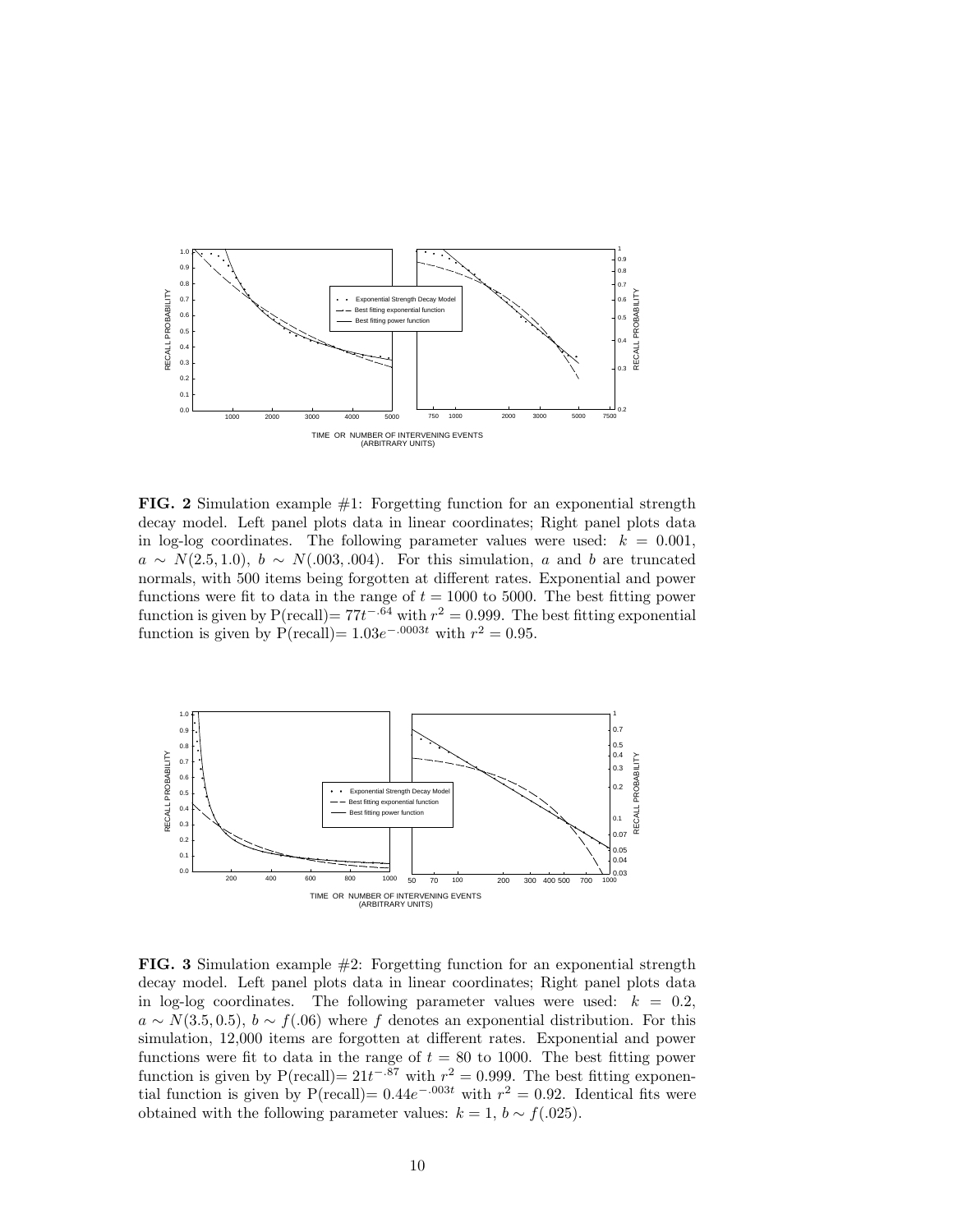

FIG. 4 Simulation example #3: Forgetting function for an exponential strength decay model. Left panel plots data in linear coordinates; Right panel plots data in log-log coordinates. The following parameter values were used:  $k = 0.02$ ,  $a \sim N(1.0, 0.2), b \sim f(0.06)$  where f denotes an exponential distribution. For this simulation, 10,000 items are forgotten at different rates. Exponential and power functions were fit to data in the range of  $t = 35$  to 1000. The best fitting power function is given by  $P(\text{recall}) = 14.4t^{-.91}$  with  $r^2 = 0.995$ . The best fitting exponential function is given by  $P(\text{recall}) = 0.47e^{-0.006t}$  with  $r^2 = 0.93$ . Consistent with the theoretical analysis, the power function that best fit data in the range of  $t = 150$  to 1000 was given by P(recall) =  $29.3t^{-1.03}$  with  $r^2 = 1.000$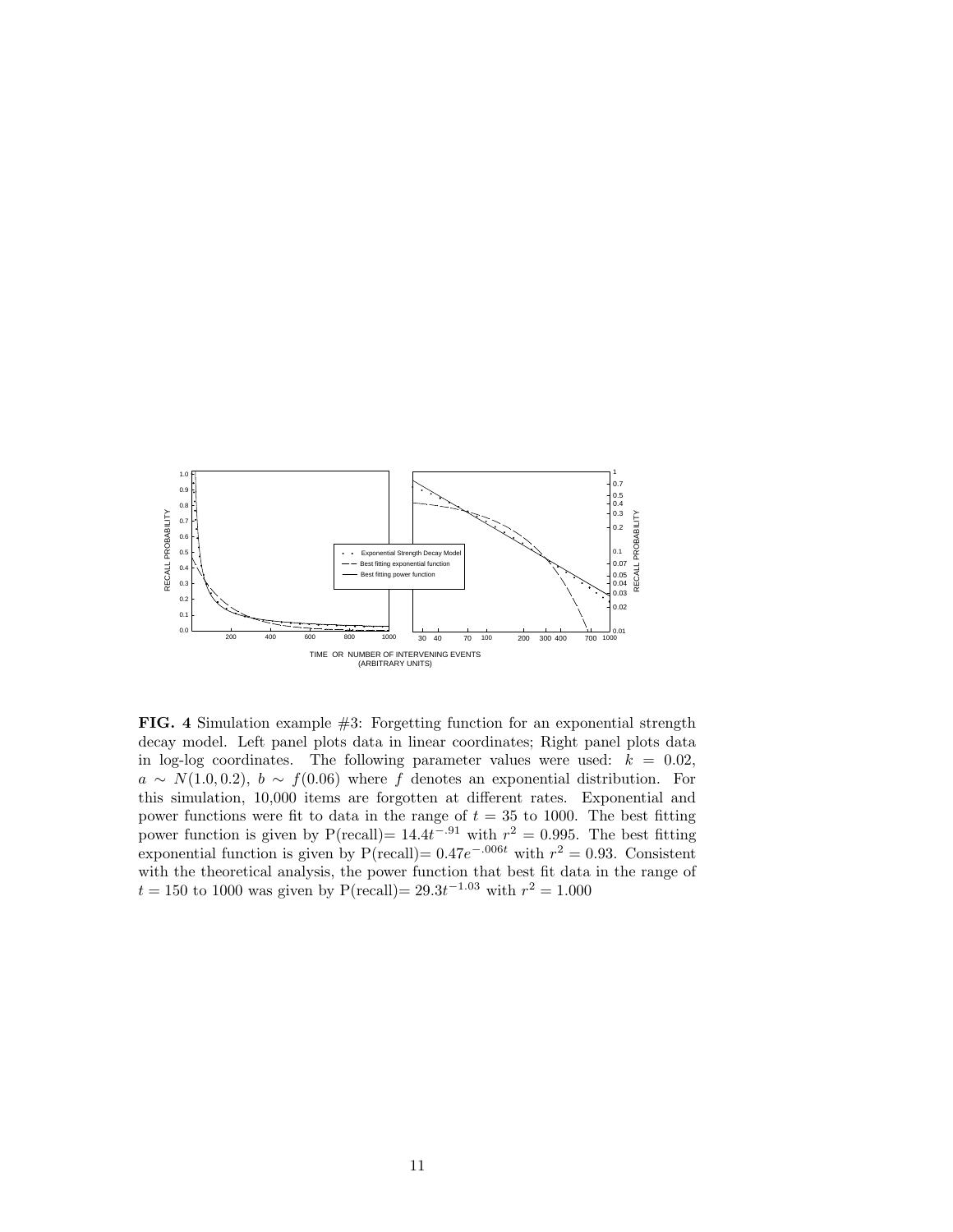#### 1.7. Simulations

To examine how rapidly power forgetting emerges in our model we simulated the special case of exponential trace decay. In particular,  $r(t) = E(a_i e^{-b_i t} > k)$ , where a and b are random variables. In Simulation 1, a and b were truncated Gaussians  $(a_i > 0$  and  $b_i > 0$ . This follows the proof of the special cases. In Simulations 2 and 3, a and b were drawn from an exponential distribution. This avoids the problem of having to truncate negative values. In addition to the parameters that determine the distributions of  $a$  and  $b$ , the model has one additional parameter: the forgetting threshold, k.

Figures 2-4 show three simulation runs with different parameter values. For each simulation we have plotted the models' predictions in both linear and log-log coordinates (a power function appears as a straight line in a log-log plot). The parameter values and  $r^2$ s are given in the figure legends.

These simulations show that a simple decay-to-threshold model with exponentially decaying memories can produce aggregate power functions. These results are typical of many simulations run with other parameter values. Although the power function provides an excellent fit once performance drops significantly below ceiling, the power function does not provide an adequate fit to the early portion of our model's forgetting functions<sup>1</sup>. Like experimental subjects, our model dictates that performance in the first few moments after learning remains at ceiling. Because  $at^{-b} \rightarrow \infty$  as  $t \rightarrow 0$  the power function is unable to fit this aspect of either the human data or the model results. It is only once forgetting is well underway that the power form emerges. This is consistent with our analytic results showing that power forgetting emerges as t grows large.

The simulations described above all assumed exponential strength decay of individual memories. Under these assumptions, the exponent of the power function that best fits the data should approach 1 as  $t \to \infty$ . Figure 5 replots the simulation results shown in Figure 4 and shows separate power-function fits to different ranges of the forgetting function. Consistent with the analytic results, the best fitting exponents decrease monotonically to -1 as we fit later regions of the forgetting curve.

Although our model assumes a constant threshold, it is mathematically indistinguishable from a model that assumes different thresholds for different items. To eliminate a free parameter, we allowed the variability in the y-intercept of the strength decay function forgetting function to subsume variability in the threshold (across items, but not time).

#### 1.8. Conclusions

We have shown a striking example of how tricky it is to infer psychological process from the form of the retention function. Moreover, our analytic results suggest that there is something special about the power function as a description of the forgetting process. It may be that power functions arise from aggregate forgetting data under fairly general conditions. If this is true, then the challenge for memory theory is to explain violations of the power law of retention. One limitation of our analysis is that it does not readily handle RT data (this is because

<sup>1</sup>Consider the simulation shown in Figure 3. For these parameters, performance is at or near ceiling for small  $t$ . Although a power function accounts for nearly 100% of the variance when fit to the data from  $t = 1000$  to  $t = 5000$ , the same power function does not provide a good fit when the data from  $t = 0$  to  $t = 1000$  are included.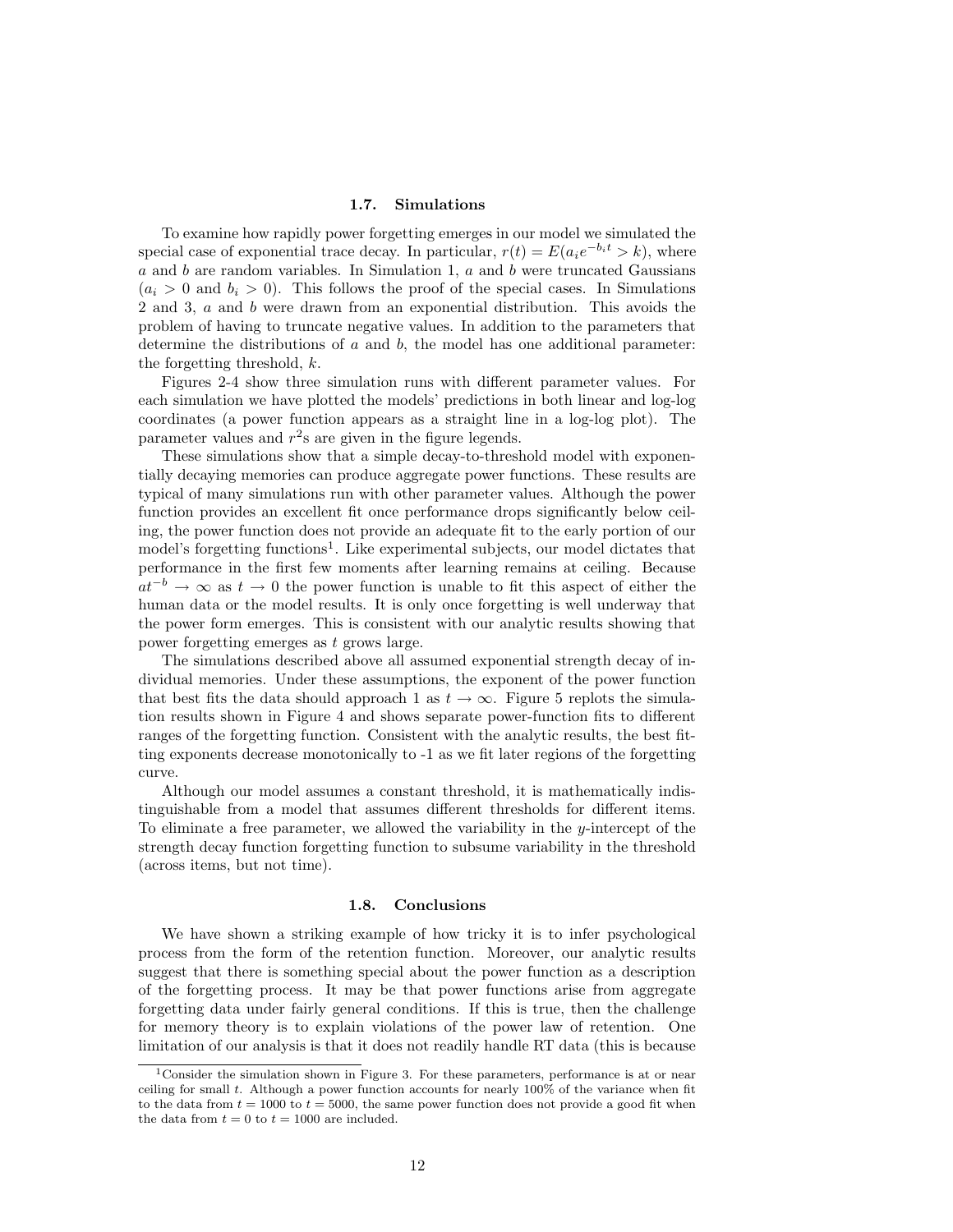

FIG. 5 Replot of simulation example #3: A separate power function was fit to each of four regions of the forgetting function. The best fitting exponent, b is given in each panel.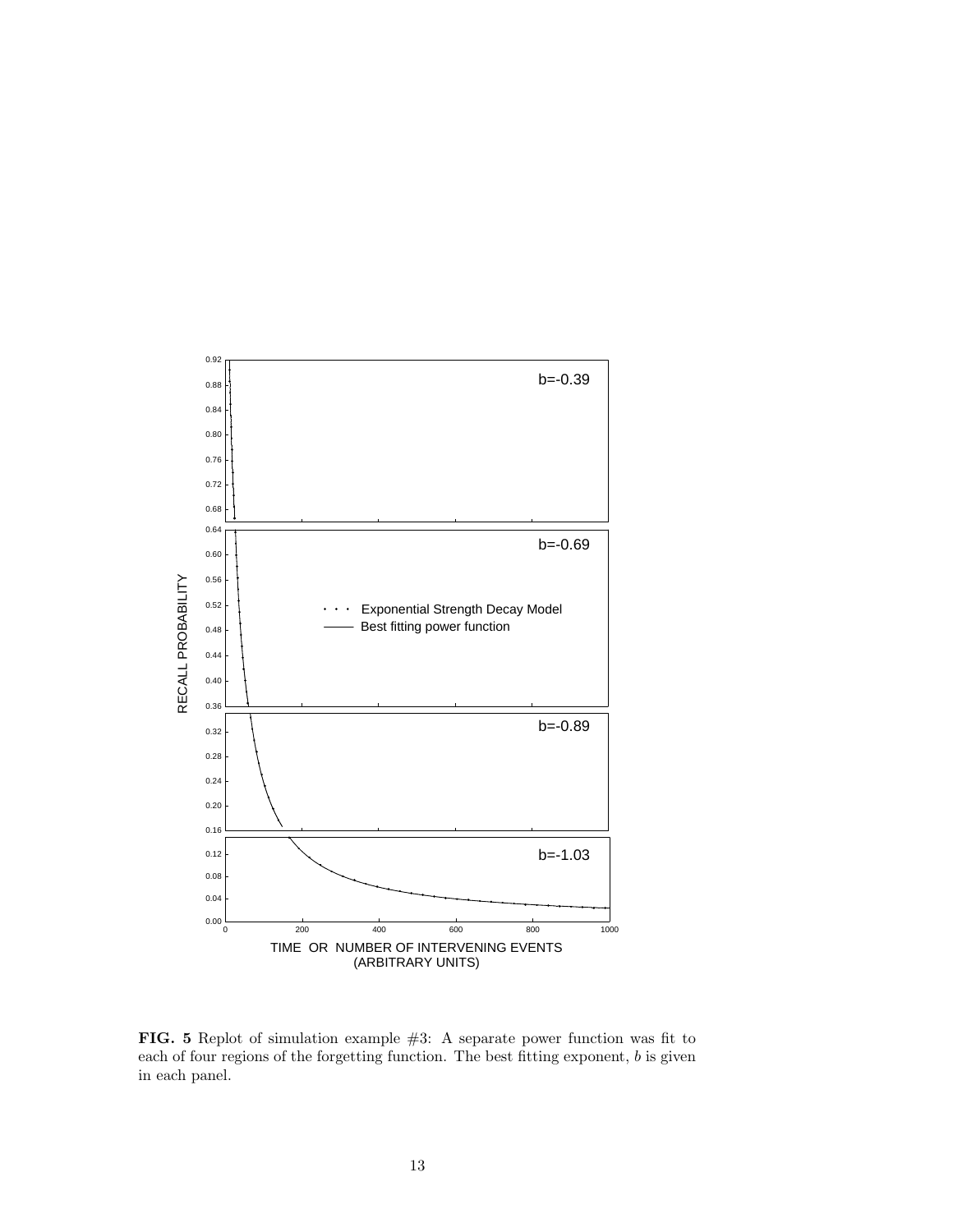we assume a threshold that translates memory strength into binary responses). For learning data, the decrease in RT with practice obeys a power law (see Anderson, 1995 for a review). Regarding forgetting data, the increase in correct recognition RT with study-test lag is often linear (see Murdock, 1974, for a review) and the increase in inter-response times with output position is typically exponential (e.g., Murdock & Okada, 1970; Rohrer & Wixted, 1994; Wixted & Ebbesen, 1997). These findings are not addressed by our analysis.

In this note, we have shown how a simple model that assumes monotonic strength decay at the level of individual items coupled with a discrete retrieval threshold predicts aggregate power forgetting functions. This exploration illustrates some of the dangers inherent in inferring mental organization from the mathematical form of the behavioral data. The important question for theories of memory to address is how forgetting is affected by experimental manipulations and not what mathematical form the forgetting process assumes.

### ACKNOWLEDGMENTS

The authors acknowledge support from National Institute of Health grant MH55687 to Brandeis University. Correspondence concerning this article should be addressed to Michael Kahana, Volen National Center for Complex Systems, MS 013, Brandeis University, Waltham, MA 02254-9110. E-mail: kahana@brandeis.edu.

#### REFERENCES

- Anderson, J. R. (1995). Learning and memory: An integrated approach. New York: Wiley.
- Anderson, R. B. & Tweney, R. D. (1997). Artifactual power curves in forgetting. Memory & Cognition, 25, 724–730.
- Anderson, R. B. & Tweney, R. D. (1998). The power law as an emergent property. Unpublished Manuscript.
- Bower, G. (1967). A multicomponent theory of the memory trace. In The Psychology of Learning and Motivation : Advances in Research and Theory, K. W. Spence & J. T. Spence, eds., vol. 1, New York: Academic Press, pp. 229–325.
- Ebbinghaus, H. (1885/1913). Memory: A contribution to experimental psychology. New York: Teachers College, Columbia University.
- Howard, M. W. & Kahana, M. J. (2002). A distributed representation of temporal context. Journal of Mathematical Psychology, 46.
- Mensink, G.-J. M. & Raaijmakers, J. G. W. (1988). A model for interference and forgetting. Psychological Review, 95, 434–455.
- Murdock, B. B. (1974). Human memory: Theory and data. Potomac, MD: Erlbaum.
- Murdock, B. B. (1982). A theory for the storage and retrieval of item and associative information. Psychological Review, 89, 609–626.
- Murdock, B. B. (1997). Context and mediators in a theory of distributed associative memory (TODAM2). Psychological Review, 104, 839–862.